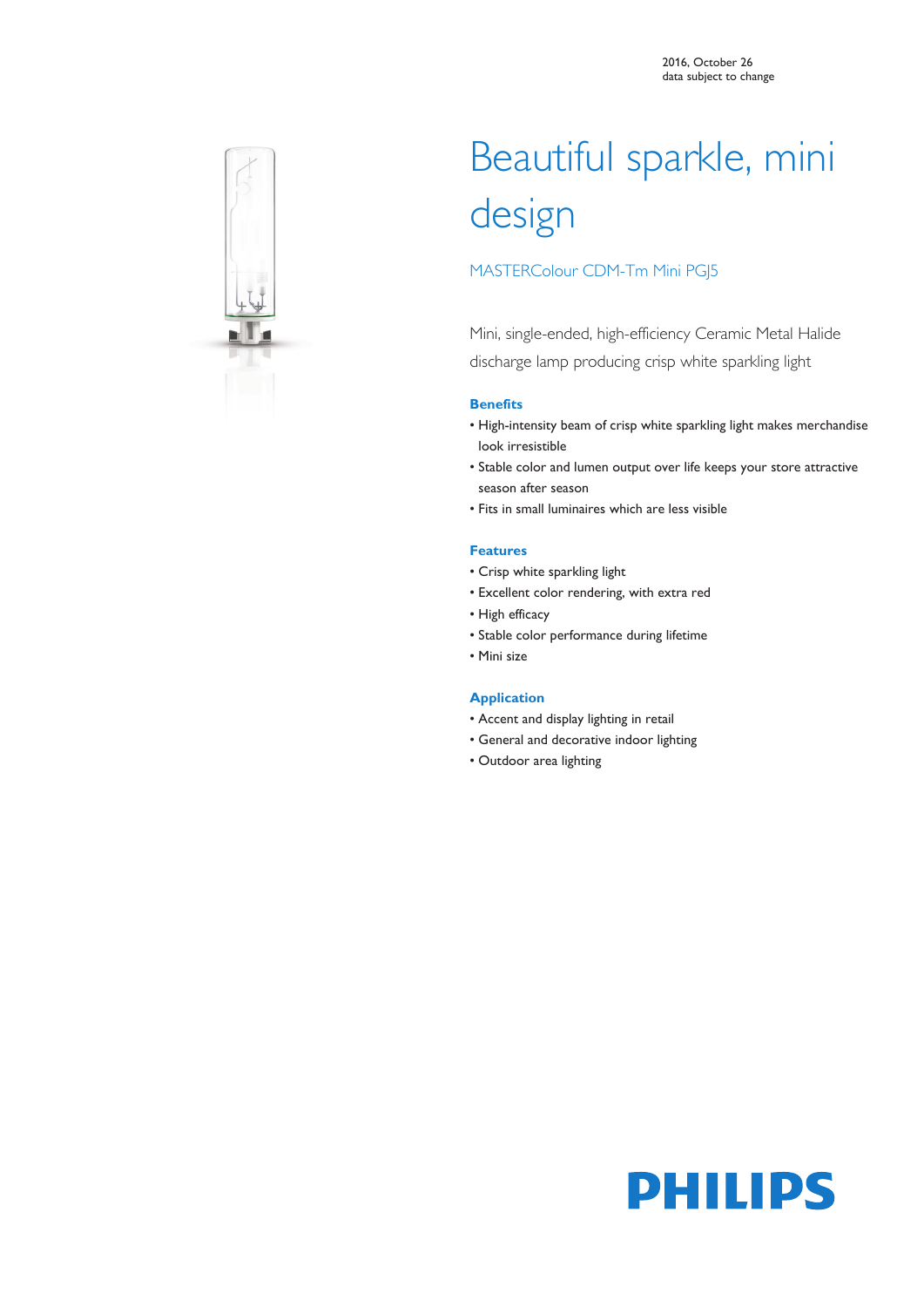- Use only in totally enclosed luminaire, even during testing (IEC61167, IEC 62035, IEC60598)
- The luminaire must be able to contain hot lamp parts if the lamp ruptures
- Use only with electronic control gear
- Control gear must include end-of-life protection (IEC61167, IEC 62035)
- For 20W PGJ5 lamp, use only Philips electronic control gear HID PV mini PGJ5 20W
- For 35W PGJ5 lamp, use only Philips electronic control gear HID PV mini PGJ5 35W
- A lamp breaking is extremely unlikely to have any impact on your health. If a lamp breaks, ventilate the room for 30 minutes and remove the parts, preferably with gloves. Put them in a sealed plastic bag and take it to your local waste facilities for recycling. Do not use a vacuum cleaner.

# Related products





MASTERColour CDM-Tm 20W /830 PGJ5



MASTERColour CDM-Tm 35W /930 PG<sub>I5</sub>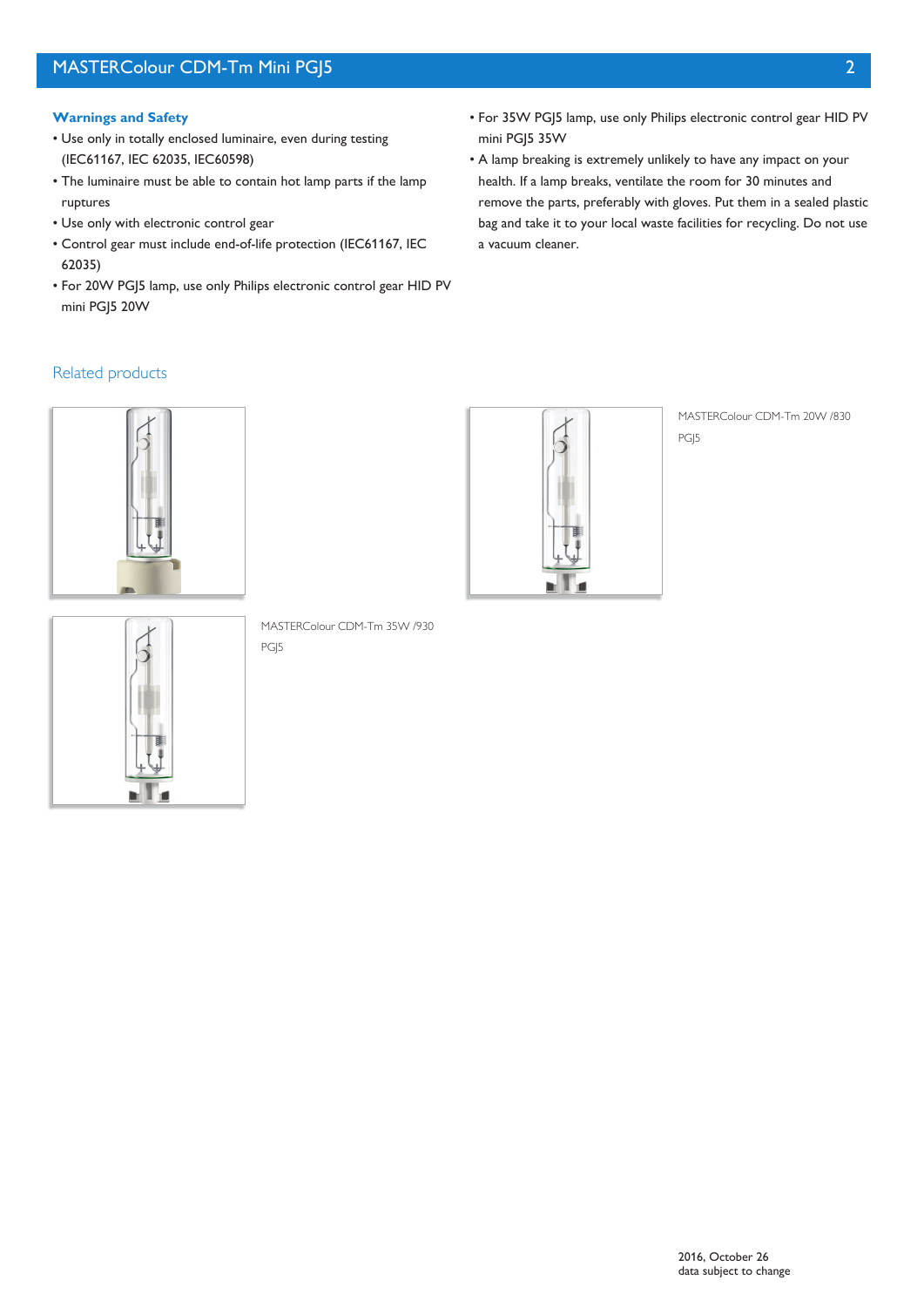# **MASTERColour CDM-Tm Mini PGJ5 3**



MASTERColour CDM-Tm PGJ5 T13.3

### CDM-Tm 20W/830 PGJ5 Lamp Kit

| Product                                                                       |  |  |  |  |
|-------------------------------------------------------------------------------|--|--|--|--|
| MMC LAMPKIT CDM-TM 20W/830 13.3 mm 0.44 in 3 mm 22.3 mm 22.9 mm 22.6 mm 52 mm |  |  |  |  |

#### **General Information**  $\bigcirc$

|              |       |      | order code Bulb Shape Cap-Base Life To 10% Fail-<br>ures (Nom) | Life To 20% Fail-<br>ures (Nom) | Life To 50% Fail-<br>ures (Nom) | Life To 5% Failures Operating Posi-<br>(Nom) | tion             |
|--------------|-------|------|----------------------------------------------------------------|---------------------------------|---------------------------------|----------------------------------------------|------------------|
| 914499996230 | T13.3 | PGI5 | 10000                                                          | 11000                           | 12000                           | 9000                                         | <b>UNIVERSAL</b> |
| 914499997330 | T13.3 | PGI5 | 10000                                                          | 11000                           | 12000                           | 9000                                         | <b>UNIVERSAL</b> |
| 928087905130 | T13.3 | PGI5 | 10000                                                          | 11000                           | 12000                           | 9000                                         | <b>UNIVERSAL</b> |
| 928093905130 | T13.3 | PGI5 | 10000                                                          | 11000                           | 12000                           | 9000                                         | <b>UNIVERSAL</b> |

# **Light Technical (1/2)**

| order code   | Chroma-<br>ticity<br>Coordi-<br>nate $X$<br>(Nom) | Chroma-<br>ticity<br>Coordi-<br>nate Y<br>(Nom) | Color<br>Code | <b>Color</b><br>Designa-<br>tion | <b>Correlated</b><br>Color<br>Tempera-<br>ture (Nom) | Color<br>Rendering<br>Index (Min) | Color<br>Rendering<br><b>Index</b><br>(Nom) | Lumen<br>Mainte-<br>nance<br>1000 h<br>(Nom) | Lumen<br>Mainte-<br>nance<br>10000 h<br>(Nom) | <b>Lumen</b><br>Mainte-<br>nance<br>2000 h<br>(Nom) |
|--------------|---------------------------------------------------|-------------------------------------------------|---------------|----------------------------------|------------------------------------------------------|-----------------------------------|---------------------------------------------|----------------------------------------------|-----------------------------------------------|-----------------------------------------------------|
| 914499996230 | 0.433                                             | 0.392                                           | 830           | Warm White<br>(WW)               | 3000                                                 | 84                                | 87                                          | 80                                           | 60                                            | 75                                                  |
| 914499997330 | 0.436                                             | 0.396                                           | 930           | Warm White<br>(WW)               | 3000                                                 | 88                                | 91                                          | 85                                           | 60                                            | 80                                                  |
| 928087905130 | 0.433                                             | 0.392                                           | 830           | Warm White<br>(WW)               | 3000                                                 | 84                                | 87                                          | 80                                           | 60                                            | 75                                                  |
| 928093905130 | 0.436                                             | 0.396                                           | 930           | Warm White<br>(WW)               | 3000                                                 | 88                                | 91                                          | 85                                           | 60                                            | 80                                                  |

# **Light Technical (2/2)**

| <b>CONTRACTOR</b> |  |
|-------------------|--|

|              | order code Lumen Mainte-<br>nance 5000 h<br>(Nom) | Luminous Effi-<br>cacy (rated)<br>(Nom) | <b>Luminous Flux</b><br>(Rated) (Nom) |
|--------------|---------------------------------------------------|-----------------------------------------|---------------------------------------|
| 914499996230 | 65                                                | 75                                      | 1650                                  |